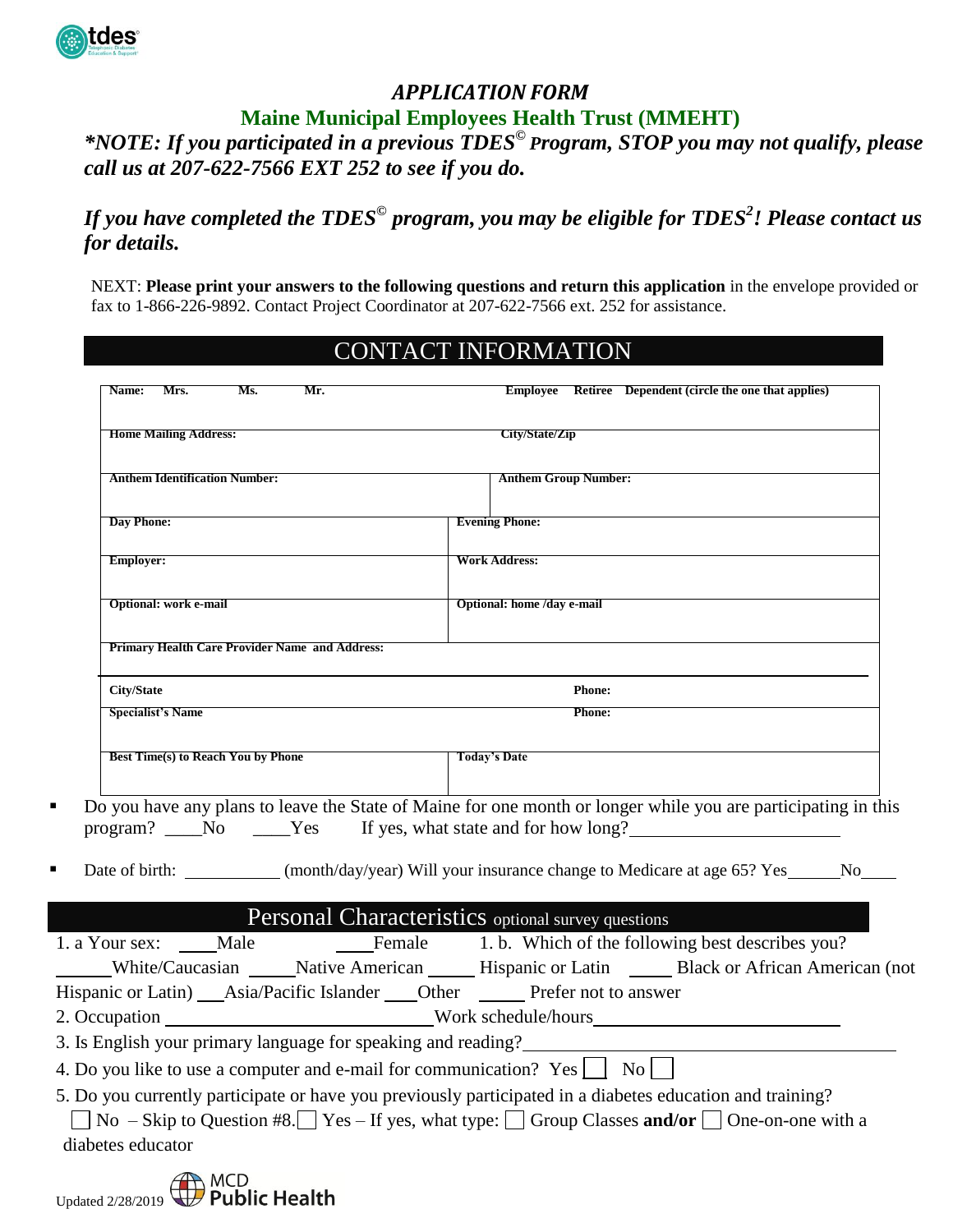

# HEALTH INFORMATION

| 10. Do you use an insulin pump? $\Box$ No $\Box$ Yes<br>7. About how long have you had diabetes?<br>8. Do you have high blood pressure?     No     Yes<br>9. Do you have high cholesterol? $\Box$ No $\Box$ Yes<br>10. Do you have other health problems? $\Box$ No $\Box$ Yes Please describe: |  |
|-------------------------------------------------------------------------------------------------------------------------------------------------------------------------------------------------------------------------------------------------------------------------------------------------|--|
| 11. Please list all medications you take:                                                                                                                                                                                                                                                       |  |

12. Please add any other comments or questions you may have:

#### Please select your choice of educational programs from the following locations by checking the appropriate box.

- □ Bridgton Hospital, 10 Hospital Drive, Bridgton
- Cary Medical Center, 163 Van Buren Rd., Caribou
- Central Maine Medical Center, 300 Main Street, Lewiston
- □ Houlton Regional Hospital, 20 Hartford Street, Houlton
- Inland Hospital, 200 Kennedy Memorial Drive, Waterville
- Maine General Medical Center-Augusta Campus,157 Capitol Street, Augusta
- Mayo Regional Hospital, Diabetes & Nutrition Center, Suite 500, 891 West Main St., Dover-Foxcroft
- Millinocket Regional Hospital, 200 Somerset St., Millinocket
- Mount Desert Island Hospital, 10 Wayman Lane, Bar Harbor
- Northern Light A.R. Gould, Fort Fairfield Health Center, Fort Fairfield (formerly known as The Aroostook Medical Center)
- Northern Light Blue Hill Hospital, 65 Water Street, Blue Hill
- Northern Light Eastern Maine Medical Center, 905 Union Street, Suite 11, Bangor
- Northern Light Health Endocrinology & Diabetes Care@ Inland Hospital, 180 Kennedy Memorial Drive, Waterville
- Northern Light Maine Coast Hospital, 50 Union St., Ellsworth
- Northern Light Sebasticook Valley Hospital, 487 North Maine Street, Pittsfield
- □ Penobscot Bay Medical Center, Diabetes & Nutrition Care Center, 170 Pleasant Street, Rockland
- □ Redington-Fairview General Hospital, 46 Fairview Ave., Skowhegan
- St. Joseph's Hospital, 360 Broadway, Bangor
- Stephen's Memorial Hospital, 181 Main Street, Norway

\*If none of the above Diabetes Programs are local to you, it is possible to do the entire program over the telephone. Please contact the TDES<sup>®</sup> Project Coordinator at 207-622-7566 ext. 252 for further details.

> Thank you for filling out this questionnaire. By sharing your personal experiences, the diabetes educator will be better able to support you *in the decisions you make everyday about your health and diabetes care. ALL INFORMATION WILL BE KEPT CONFIDENTIAL*

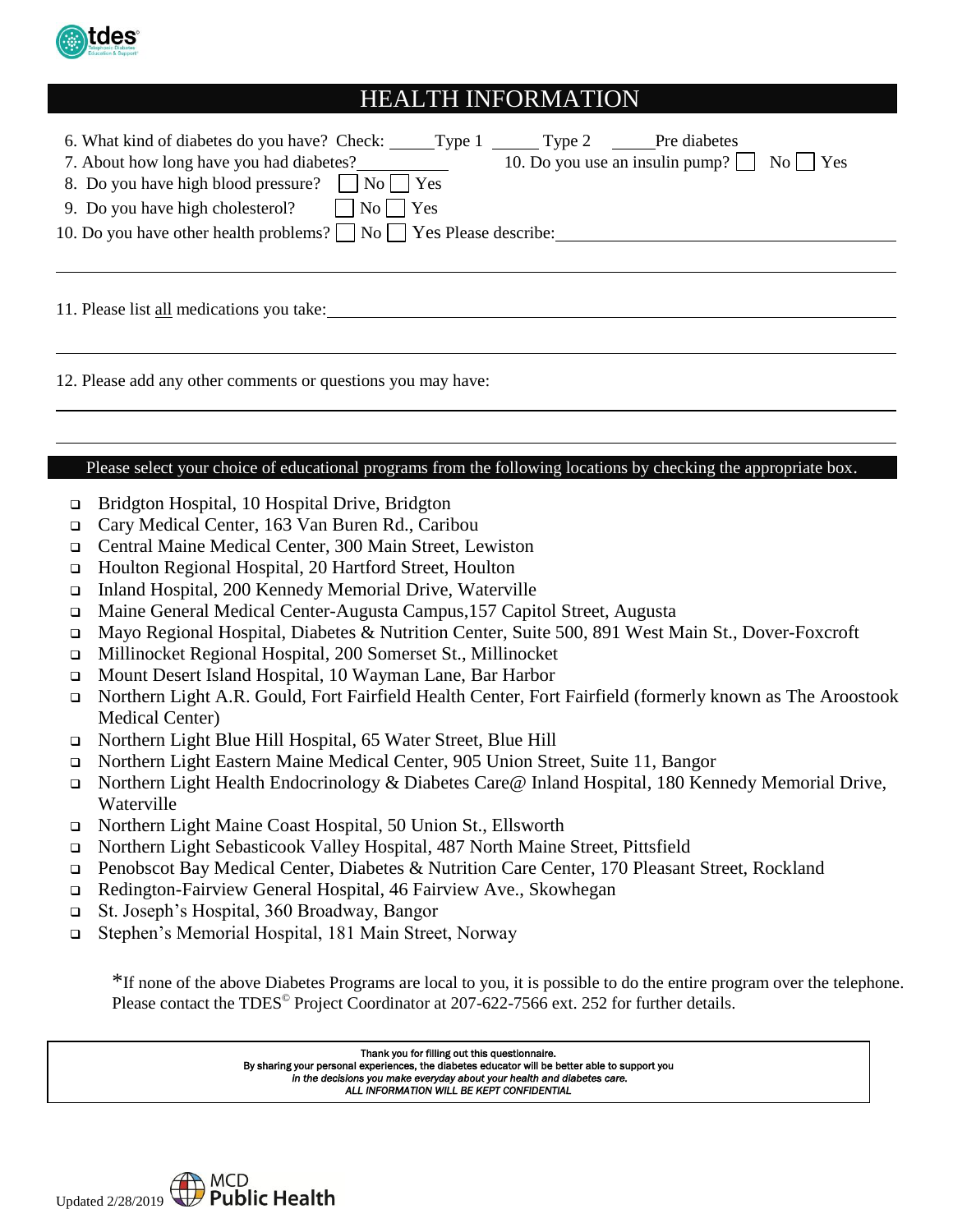

# **Authorization Statement**

Please read the following statement, sign and date where indicated:

- I understand that this is a voluntary program.
- I understand that completion of this application is a condition of participation.
- I understand that I can withdraw from the program at any time by communicating my wishes with the diabetes educator.
- I understand you will contact my doctor for his/her approval of my entry into the diabetes program.
- I understand that my personal information will be kept confidential and only shared with my diabetes educators and my personal doctor.
- I agree to communicate at least monthly with a diabetes educator, usually by telephone.
- I agree to participate in the diabetes education and support process to the best of my ability.

**\*While participating in the 12-month program, I understand prescription drug copays will be waived (paid by the plan) for prescribed diabetes medications (that lower blood glucose) and supplies (including syringes, test strips, and lancets.) I understand the waiver of co pays will begin no later than 45 days following my first appointment. I understand I may call the Health Trust at 1-800-852-8300 within 15 days following my initial appointment to confirm the date that the waiver of co pays will begin. The arrangement will continue for the duration of the 12-month program as long as I remain actively involved by participating in regular phone calls with the diabetes educator***.*

#### *If my insurance coverage should change during my enrollment, I must notify MCDPH immediately to determine if I will continue to qualify for the program.*

#### **(Initial Here)**

I hereby authorize Medical Care Development to release my personal information to participating clinicians and hospitals for the purpose of my participation in the Telephonic Diabetes Education and Support Program. I understand that my eligibility for benefits, processing and payment of claims, or treatment is not conditioned on giving this authorization or revocation of this authorization. However, if I do not give this authorization or if I revoke this authorization, I will not be allowed to participate in the Telephonic Diabetes Education and Support Program.

A copy of this Application and Authorization is available to me, or to my authorized representative, upon request and will serve as the original. I understand that if this information is to be received by individuals or organizations that are not health care providers, health care clearinghouses, or health plans covered by federal privacy regulations, my information may be redisclosed by the recipient and no longer protected by federal privacy regulations.

I have the right to cancel this release of information/authorization at any time, except to the extent that the person/company has already taken action on the disclosure provisions contained in this document. If I choose to cancel the release of information/authorization, I must notify *Medical Care Development* in writing that I request a cancellation of this release of information/authorization. This Authorization shall remain effective until revoked in writing by me.

 $\overline{\phantom{a}}$  , and the contract of the contract of the contract of the contract of the contract of the contract of the contract of the contract of the contract of the contract of the contract of the contract of the contrac

Printed Name Date Signature Date Date Date Date

**Please return this signed authorization and your completed application in the envelope provided**

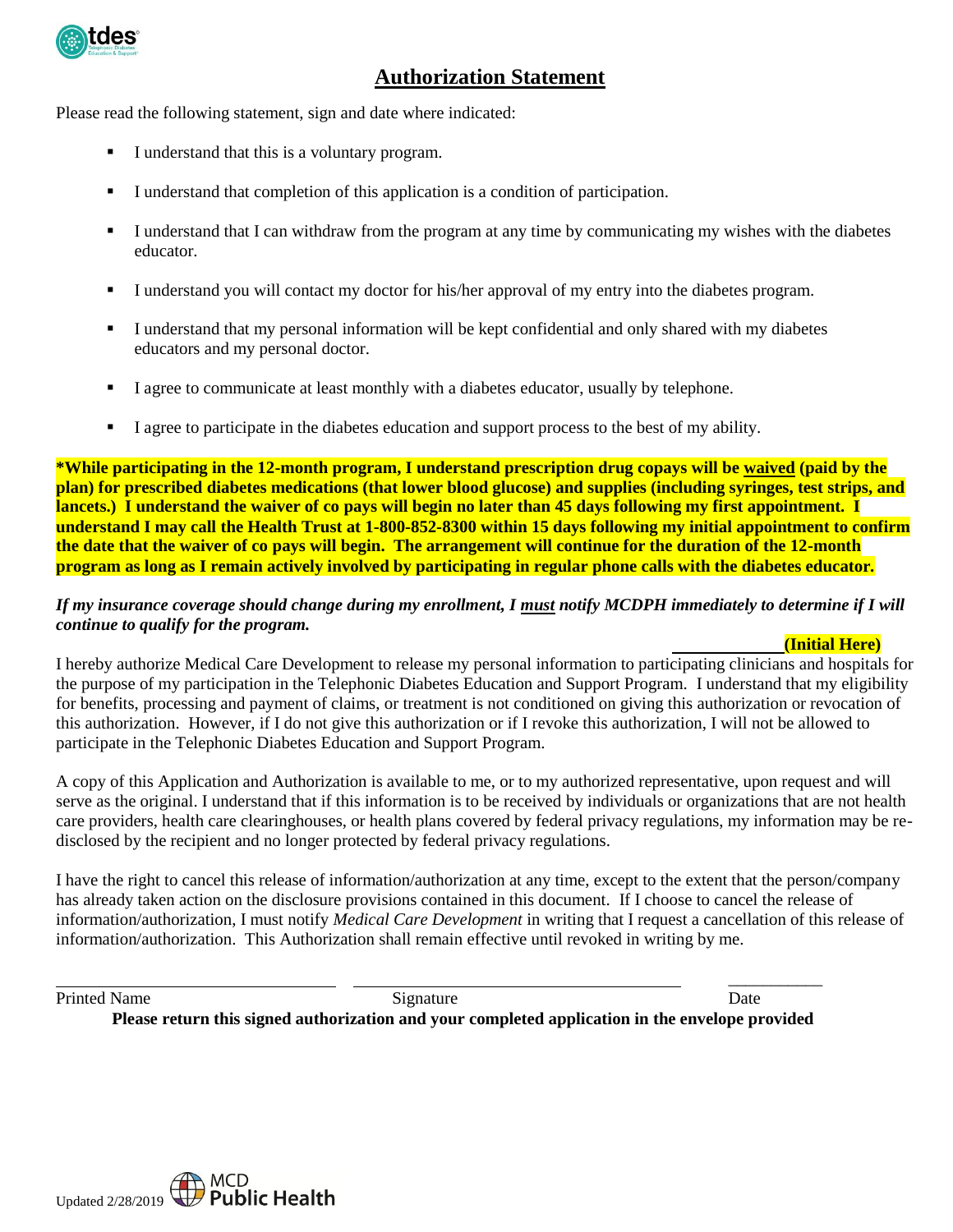

### **Authorization for Use and Disclosure of Protected Health Information**

(Medical Care Development, doing business as MCD Public Health)

| Name of Participant: |                | Date of Birth: |
|----------------------|----------------|----------------|
|                      | (Please Print) |                |
| Address:             |                | Telephone:     |

### **Persons or Entities Disclosing or Receiving Protected Health Information**

1. The Protected Health Information identified below may be used and/or disclosed **TO** the following persons or entities*. Name & Address: MCD Public Health/TDES© Program, 11 Parkwood Dr., Augusta Me 04330 and the diabetes education center from whom I receive services.*

2. The Protected Health Information identified below may be disclosed **FROM** the following persons or entities (Family Doctor & diabetes education center from which I receive services)

*Please print your Family Doctor's Name:* **(**Please Print)

*Address: Phone:*

3. **Purpose-**The identified information may be used and/or disclosed for the following purpose(s): *For enrollment in and evaluation of the Telephonic Diabetes Education and Support© Program offered through MCD Public Health and the Diabetes Education site I have selected on the application form.*

## **Specific Authorization to Disclose**

I hereby authorize any and all of my health care practitioners and health care facilities to furnish, discuss, use and/or disclose the following *(Please circle the correct response below):*

**1. I (DO) (DO NOT**) **authorize** the use/disclosure of my complete record including all records of any other health care provider in the possession of the above named provider and all protected health information. (**NOTE:** *Even if you select "I Do" please complete 2, 3, and 4 in this section. Failure to complete these sections is deemed a refusal to authorize the disclosure for that information)*

**2. I (DO) (DO NOT) authorize** the use/disclosure of information, which relates to testing, diagnosis, or treatment of HIV infection, AIDS-related complex or AIDS.

**3. I (DO) (DO NOT) authorize** use/disclosure of information, which relates to treatment or diagnosis of substance (drug or alcohol) abuse.

**4. I (DO) (DO NOT) authorize** use/disclosure of information, which relates to treatment or diagnosis for mental health.

**5.** If you want us to **only use and/or disclose specific protected health information,** complete the following: **I (DO) authorize** the use and disclosure of only specific protected health information, which I am describing:

\_\_\_\_\_\_\_\_\_\_\_\_\_\_\_\_\_\_\_\_\_\_\_\_\_\_\_\_\_\_\_\_\_\_\_\_\_\_\_\_\_\_\_\_\_\_\_\_\_\_\_\_\_\_\_\_\_\_\_\_\_\_\_\_\_\_\_\_\_\_\_\_\_\_\_\_\_\_\_\_\_\_\_\_\_\_\_\_\_\_